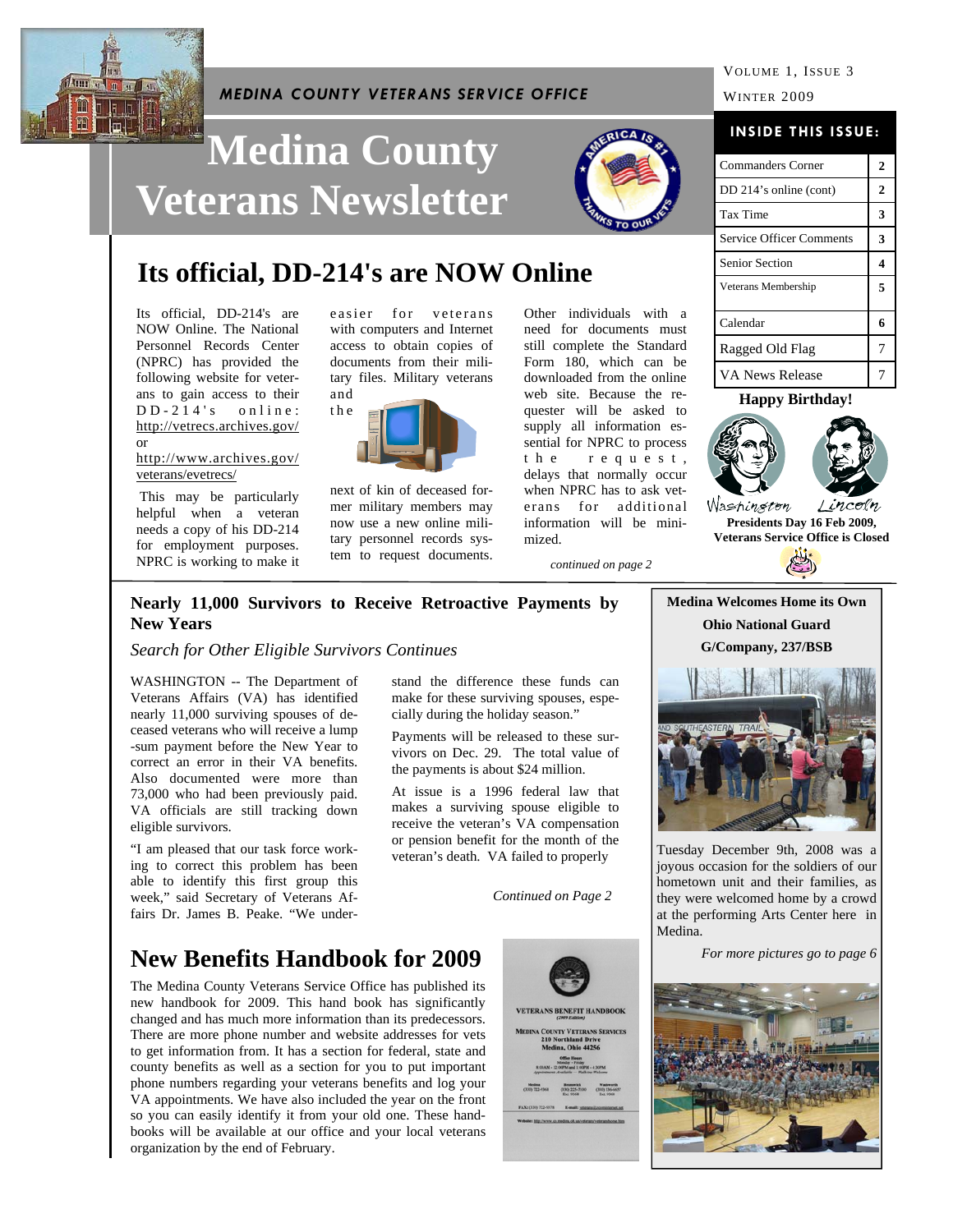of the commanders of our organizations.

The Medina Veterans of Foreign Wars, Post 5137 has had a very exciting year. Our programs to assist Veterans and their families continue to grow as does our programs for members of our community. **Commanders of our commanders of our organizations.**<br> **Commanders of our organizations.**<br>
The Medina Veter Foreign Wars, Postman and a very exception Wars, Postman and a very exception of the state of the state of the stat

These programs require the assistance and support of our members and auxiliaries. With out them none of this would be possible.

Our Post offers a fun and friendly canteen and the camaraderie is second to none. We are fortunate to have a large outdoor pavilion which is perfect for outdoor events and BBQ's.

 I would like to encourage all Veterans and their family members who have not yet done so, to please stop by and en-



"Associate with men of good quality if you esteem your own reputation; for it is better to be alone than in bad company."

#### **President George Washington**

#### **Submit Your Article or Event**

We're looking for articles about Medina County Veterans, Monuments or your Veteran Organization. All submissions must be submitted through our office by mail or e-mail no later than April, 15th in order to be put in the Spring Edition.

Having a cookout or fish fry let us know we'll put in on our calendar page.

Deadlines for all submissions are:

| Issue  | Submit by |
|--------|-----------|
| Spring | 10 April  |
| Summer | 10 July   |
| Fall   | $10$ Oct  |
| Winter | 10 Jan    |

quire about membership. As our ranks grow, so does the amount of good we can do together throughout the community.

In comradeship,

Keith Gerkens

Post Commander



Keith Gerkins is the Commander of VFW Post 5137 in the city of Medina. He and his wife who is the First Vice Commander are very much involved in Veterans activities throughout our county.

#### *Continued from front page*

#### *Search for Other Eligible Survivors Continues*

implement that law in all cases.

Most likely to have been affected by this problem are surviving spouses who never applied for VA survivors' benefits following the death of a veteran. Eligible for the payment are surviving spouses of veterans who died after Dec. 31, 1996. The Department doesn't have current addresses for many of them, which makes the process of contacting them difficult.

VA has established a special Survivor Call Center (1-800-749-8387) for spouses who believe they may be eligible for this retroactive benefit. The Call Center is open Monday through Friday from 7:00 a.m. to 7:00 p.m., Central Standard Time. Inquiries may also be submitted through the Internet at

**http://www.vba.va.gov/ survivorsbenefit.htm.**

### *DD 214's continued from front page:*  How to Request Military Service Records or Prove Military Service

The new web-based application was designed to provide better service on these requests by eliminating the records centers mailroom and processing time.

Military personnel records can be used for proving military service, or as a valuable tool in genealogical research. Most veterans and their next-of-kin can obtain **free** copies of their **DD Form 214 (Report of Separation)** and other military and medical records several ways:

#### **Required Information:**

Your request must contain certain basic information for us to locate your service records. This information includes:

The veteran's complete name used while in service

- Service number
- Social security number
- Branch of service

Dates of service

Date and place of birth (especially if the service number is not known).

#### **If you suspect your records may have been involved in the 1973 fire, also include:**

Place of discharge

Last unit of assignment

Place of entry into the service, if known.

All requests must be **signed** and **dated** by the

veteran or next-of-kin.

As always we are here to help, you can stop in our office at anytime and we will submit the



**4 U** 

required information for you either online or by mail which ever you prefer.

Winter 10 Jan **Don't Forget February 14th or its the**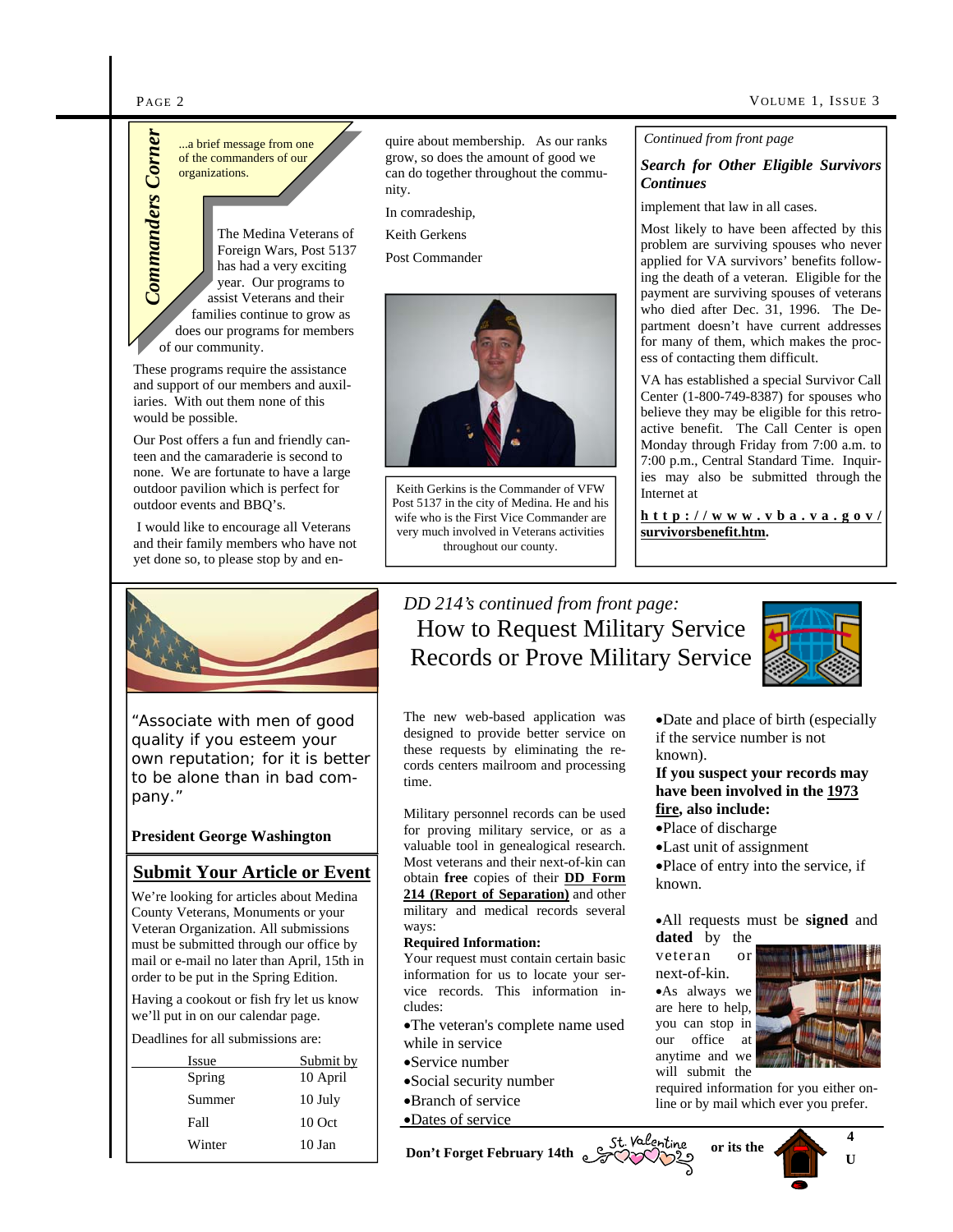#### **2009 Tax Preparation Announcement for Military Members**

You have many choices when the time comes to file your 2008 tax return. We have highlighted 3 programs which offer free or discounted tax services. Each program has its own eligibility criteria.

**Operation: CPA -** CPAs from throughout Ohio have volunteered their time and expertise to prepare 2008 tax returns free of charge for deployed Ohio



residents this filing season. Military personnel who are Ohio residents *currently deployed outside of the state*, (not necessarily deployed to combat theater) will qualify for free preparation of their 2008 individual or joint local, state and federal personal tax returns. To take part in *Operation CPA*, qualified service personnel or their spouse or family member may call The Ohio Society of CPAs toll-free at 888.959.1212 or email cpanswers@ohiocpa.com. Military personnel will be matched with a CPA volunteer from their area.

**Military OneSource –** Beginning January 19, 2009 Military OneSource will provide free tax-filing services to service members and their families, including free online tax-filing services (both state and federal) and free tax consultations by phone. Users can access these free services through the link that Military OneSource will post January 19, 2009 on the Military OneSource homepage at www.militaryonesource.com . Please don't try to register in advance by accessing the tax-filing service web site directly; **the only way to use our free customized version of the tax site is through the Military OneSource home-page.**

Keep in mind that Military OneSource can help tame your tax stress with expert advice on planning, on tax issues specific to service members, and sound ways to use your refund. Our expertly prepared articles, booklets, recordings and worksheets on tax filing and other financial matters can be accessed on the Military OneSource home-page at www.militaryonesource.com and click on "Money" in the left hand navigation menu under "Categories".

#### **Collins & Associates Military Appre-**

**ciation Drive** – This tax season Collins & Associates will prepare 2008 tax returns free of charge for any Ohio or Michigan residents who are members of the armed forces (Active Duty as well as National Guard & Reserve Members), no matter their deployment status. They will also reduce their normal preparation fees by \$60 for all US Armed Services veterans. For each military return prepared, Collins & Associates will donate \$10 to one of the military & veteran friendly non-profit organizations, Heroes In Action or Vets, Inc. To take part in the *Military Appreciation Drive*, qualified service personnel, their spouse or family member may call Bill Huckaby at 734-854-2926 or email at WmFHuckaby@aol.com for more information.

|                                                     | Operation:<br>CPA | <b>Military One</b><br>Source | Collins &<br>Assoc.                      |
|-----------------------------------------------------|-------------------|-------------------------------|------------------------------------------|
| <b>Currently Deployed</b>                           | <b>Free</b>       | Free                          | Free                                     |
| Active Duty - Not Deployed                          | <b>Free</b>       | Free                          | Free                                     |
| <b>National Guard or Reserves - Not</b><br>Deployed |                   | Free                          | Free                                     |
| Veteran                                             |                   |                               | \$60 off regular<br>preparation<br>fees. |

**Brunswick Tax Service (BTS) and the Vietnam Veterans of Medina County** continue their tradition of offering free tax preparation to military personnel and the immediate family of military personnel that are residents of Medina County and who have served in a combat zone during the tax year in question or have orders to serve in a combat zone between Jan 1st and April 15th, 2009. This offer is only good at Brunswick Tax Service (BTS), 3698 Center Rd. Call them at 330-225-8200 for more details.



close and we turn to a new year that undoubtedly will be an uphill battle for many Veterans and their families. I would like to thank the various veterans organizations throughout the county that have responded to the needs of our Veterans. Whether it has been inviting a Veteran down to your local post or delivering a meal to their home you always seem to be there when you're needed. It never ceases to amaze me that even the largest mountains can be moved by Veterans when they are called upon.

I look forward to your continued support and if there is anything our office can do to help your organization please do not hesitate to ask me.

I would also like to personally thank American Legion Post 202 for inviting the Staff of the Medina County Veterans Service Office out to share their lovely Christmas dinner with us. We all enjoyed the comradeship and time spent together.

#### **Benefits:**

VA Benefits are continually changing and I try to report the most important changes to our Vets in a timely manner. We have a new handbook that will be out this month and is dated 2009. Our assistance program continues to grow as our economy is rebounding from the currant economic conditions. Our office is dedicated to helping those veterans that need help the most.

> Sincerely, Veterans Service Officer Medina County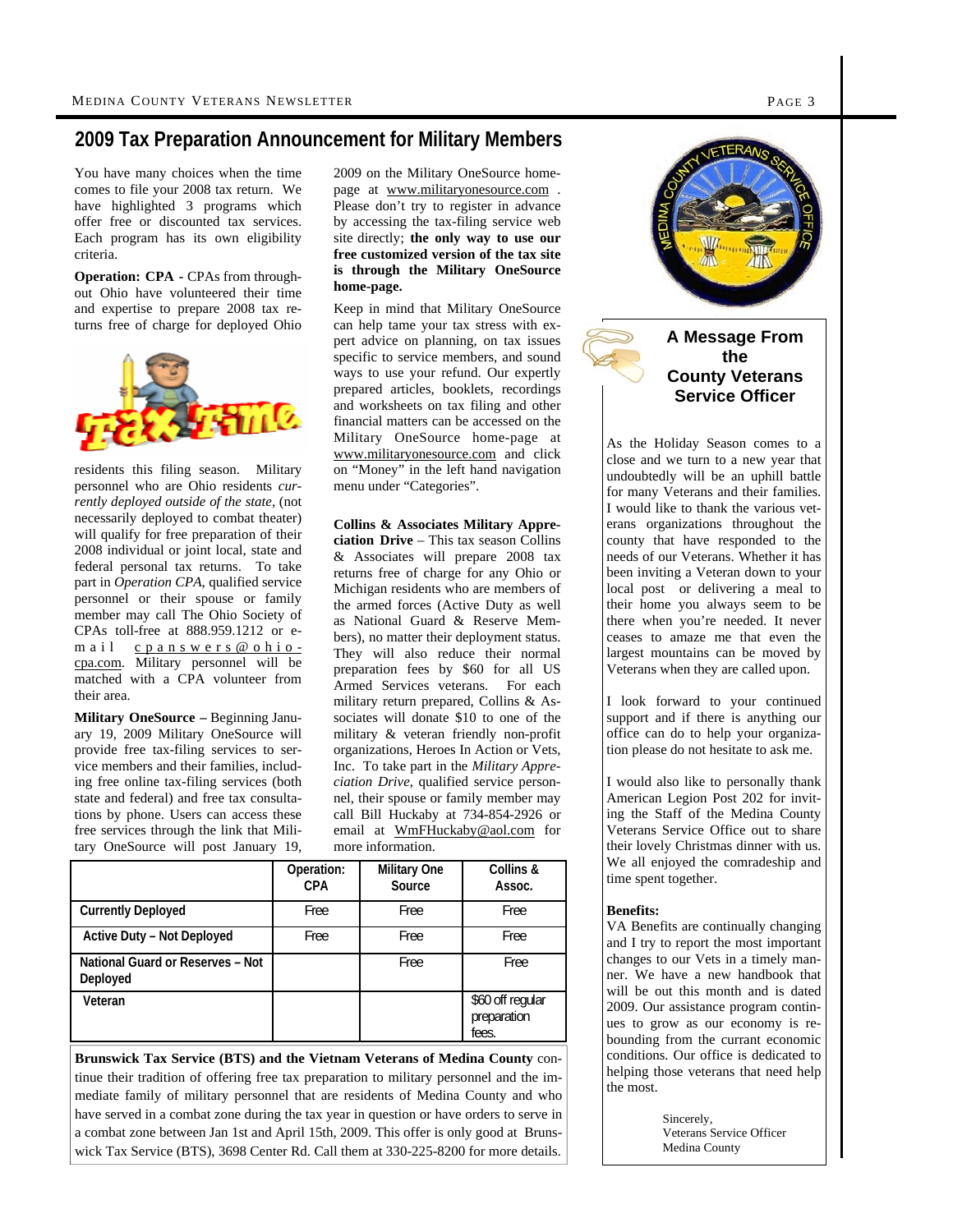#### PAGE 4 VOLUME 1, ISSUE 3

## **SENIOR SECTION**

**"PARADE REST" Veterans and Their Benefits Edward Zackery Copied from the Helping Hands Dec/Jan Issue.** 

Once 16 million strong, U.S. Veterans of World War II are dying at a rate of more than 1,000 a day. The Department of Veterans Affairs (VA) estimates there are approximately 2.5 million still living. Together with their widows this number exceeds 5 million still living that may be entitled to veteran's benefits. The reality of this is that WW II Veterans are a target market for companies to sell their products and services to. Assisted Living, Nursing Home and even Funeral Directors have a large majority of veterans and their widows interested in their products. These businesses aggressively try to earn the veterans business along with other organizations. We must ensure that the Veteran and their widow's best interests are being looked after.

There are several businesses which claim to be advocates for our veterans, but be warned many will try the old "Bait and Switch" tactic only hoping to lure them in with benefits they may deserve and then charging them exorbitant fees for their services. These companies claim to be certified in veteran's services which attract many of our veterans and their families. I encourage you to research these certifications and how they earned them. Several organizations have tried to attract veterans and their spouse by promising the VA pension known as "Aid and Attendance". Most of the people that brief this entitlement are financial planners or insurance agents hoping to find a client that needs

to buy one of their annuities in order to reduce their income to be eligible for the pension. They are not accredited by the Department of Veterans Affairs and have no formal training in the claims process.

Another organization which is working with funeral directors claims it can provide you free burial service through one of the National Cemeteries, then asks the veteran to register for this service in advance by providing personal information. Gravesites in Department of Veterans Affairs (VA) national cemeteries **cannot be reserved** in advance; however, reservations made prior to 1962 will be honored. Families are encouraged to prepare in advance by discussing cemetery options, collecting the veteran's military information including discharge papers, and by contacting a funeral director that you trust to let them know your wishes. You need not pre-pay for your funeral in order to do this.

I personally ask those that are responsible for taking care of our aging veteran's population, to think before you let these predators gain access to America's Greatest Generation. Assisted living, nursing home and funeral directors check into the backgrounds of those people that your marketing agents have scheduled to come in and talk to your residents. Several of these so called advocates have been reported to the Ohio Attorney Generals Office and the Inspector General's Office for Veterans Affairs. The Governor's Office for Veterans Services here in Ohio has received many complaints about claims being filed with incomplete information and later the veteran or widow is made to

pay back e x o r b i t a n t amounts of money to the Federal Government.



The Medina County Veterans Service Office (MCVSO) is a state mandated agency dedicated to aiding county veterans during times of need. We are recognized by the Department of Veterans Affairs and accredited to help you with all claims. The County Veterans Service Office has the mission to provide temporary aid and assistance to veterans, dependants and widows in time of need.

All of our services are **FREE** of charge. Please do not hesitate to contact our office if you have any questions, as a veteran or family member of a veteran you've earned our service. The Medina County Veterans Service Office is located at 210 Northland Drive in Medina, Ohio and serves the entire County of Medina. You can call us at (330) 722- 9368 or e-mail us at

veterans@zoominterenet.net.

#### **Homestead Reduction Program; Helps Reduce Property Taxes**



Sign-ups for the Homestead Reduction Program for individuals over the age of 65 begin January 1st. If you turn 65 in 2009 or are over the age of 65 now, you may

sign up for this program to reduce your property taxes. If you have previously signed up for the program, there is no requirement to sign up again. Call Auditor Kovack's office at 330.725.9754 for more information.

### *What You Need to Know About In-Home Health Care and the VA*

Aside from the popular pension programs that the VA has such as Aid & Attendance which helps cover some costs for in-home health care and assisted living. Veterans are also eligible for in-home health care provided by a contracted service provider from authorized by the VA. There are two levels of home health care that the VA provides, the first one is:

Home Based Primary Care (HBPC)

which provides longitudinal, comprehensive, interdisciplinary care to veterans with complex chronic disease.

The second is: Home Health Aid (HHA). Both benefits have some mandatory stipulations for eligibility.

- 1. Must be enrolled in the VA medical system.
- 2. Must have and be under the care of a VA primary care manager or mental health doctor.
- 3. Must be recommended by the VA

for either program. Once recommended a social worker and home health care nurse will be assigned the case to determine if the Veteran meets the criteria for either program. Once approved an accredited VA home health care provider will be assigned the case and administer care to the veteran. Certain restrictions apply. For more information and eligibility criteria on this benefit call 800-827- 1000 or go to http://www.vba.va.gov/ bln/21/Benefits/.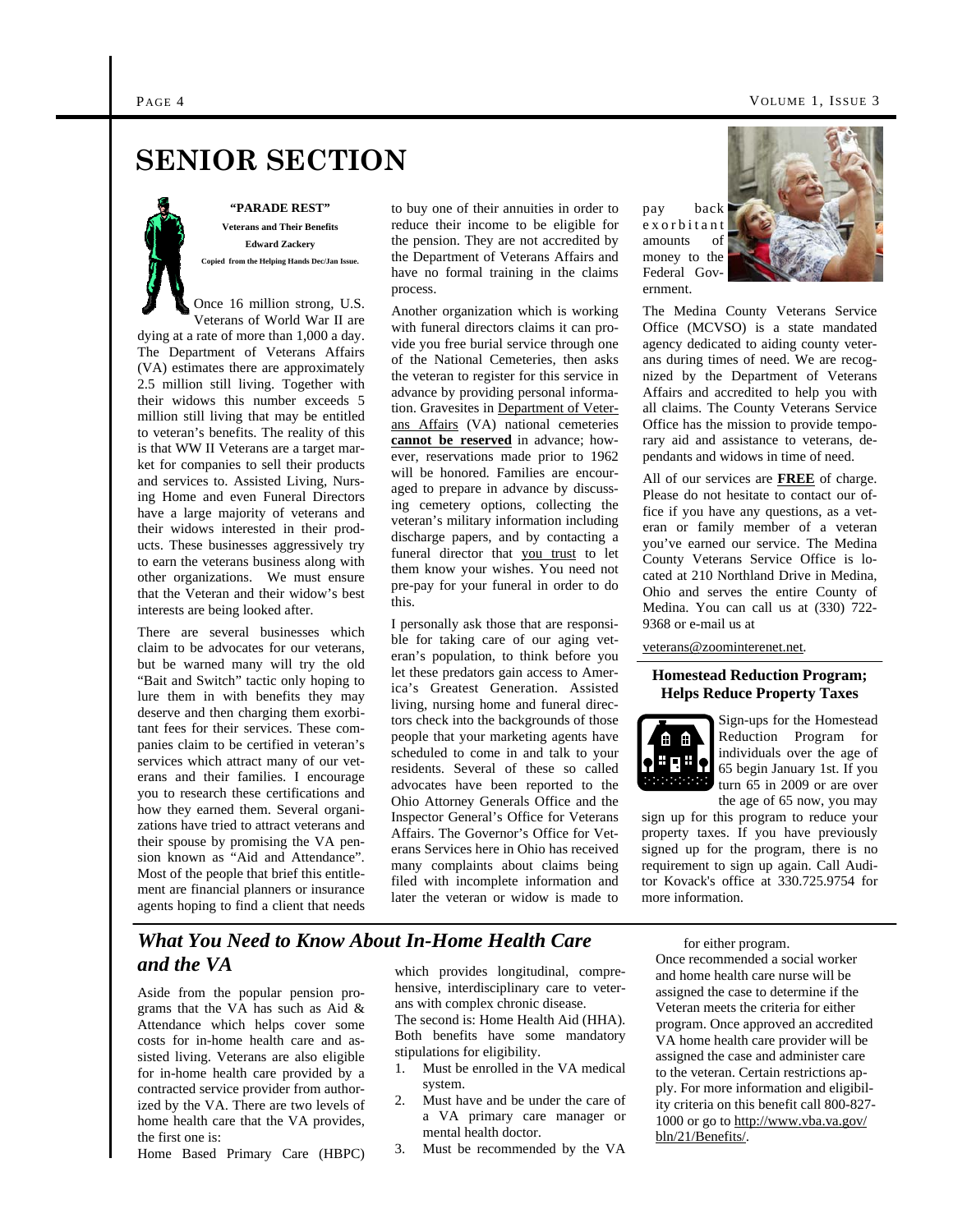### **Veterans Organizations, Membership Costs More than a Few Bucks! It Takes Blood, Sweat, and Lots of Guts!**

It may only cost a few dollars to become a member at one of the local Veterans Organizations, but don't think membership comes cheap. The requirements to belong to some of the different organizations takes commitment and a sense of patriotic duty. For others it is having to face fears and making split second decisions, and for others it even takes being wounded.

It almost sounds like you're back in the military. But don't worry, these are not things you have to do they are things that most certainly all veterans have already accomplished in their lives. Eligibility requirements are as follows:

To be eligible for membership in AMVETS, you must have served in the U.S. Armed Forces, including the National

Guard and Reserves, anytime after Sept. 15, 1940. Additionally, unless still serving, your discharge must have been under honorable conditions. If you served as an American citizen in the armed forces of an allied nation, under honorable conditions, between Sept. 15, 1940 and May 8, 1975, you are also eligible, as are wartime members of the Merchant Marine.



To become a member, of the American Legion, a man or woman must have served at least one day of active duty in

one of the armed forces of the United States during one of the following eligibility eras. **They are:**

**World War I** - April 6, 1917 to November 11, 1918

**World War II** - December 7, 1941 to December 31, 1946

**SPECIAL NOTE** - Merchant Marines - December 7, 1941 to August 15, 1945

**Korea** - June 25, 1950 to January 31, 1955

**Vietnam** - February 28, 1961 to May 7, 1975

**Lebanon & Grenada** - August 24, 1982 to July 31, 1984

**Panama** - December 20, 1989 to January 31, 1990

**Persian Gulf** - August 2, 1990 until cessation of hostilities as determined by the United States Government (*NOTE: this means that all military personnel now on active duty are eligible for membership in The American Legion)*. Current and past members of the National Guard and Reserve may also be eligible for membership and should check with the Adjutant of the Post in their local community. Annual summer camps and weekend drills do not constitute eligible periods of service. **Active duty is the key to Legion membership**. A person need not have served overseas to be eligible, but must possess an Honorable Discharge

There are three primary requisites for membership in the Veterans of Foreign Wars of the United States:

(1) Citizenship (2) Honorable service in the armed forces of the United States (3) Service entitling the applicant to the award of a recognized campaign medal or as set forth in the Congressional Charter and By-Laws and Manual of Procedure and Ritual. For a complete list of applicable medals go to the website at:

http://www.jointheelite.org/TMP\_Jan\_2

### **The American Legion Department of Ohio Scholarship Deadline**



#### 008\_revised\_FINAL.pdf



Eligibility for the Disabled American Veterans (DAV) is open to any man or woman, who:

served in the armed forces during a period of war or under conditions simulating war, **and**

were wounded, disabled to any degree, or left with long-term illness as a result of military service, **and**

were discharged or retired from military service under honorable conditions.



Membership in the Vietnam veterans of America (VVA) is open to U.S. armed force veterans who served on active duty

(for other than training purposes) in the Republic of Vietnam between February 28, 1961 and May 7, 1975, or in any duty location between August 5, 1964 and May 7, 1975.



You are eligible for membership in the Military Order of the Purple Heart (MOPH) if you have been awarded the Purple Heart

Medal by the Government of the United States of America.

These are only a few Veterans Organizations that are throughout our county. They provide not only leadership and support throughout our communities but also have a much

larger mission. They are part of a national Organization which fights for benefits in Washington DC for our Veterans and their families. They are the voice of the Veteran in front of our



elected officials. Numbers are important so if you fit into one of the criteria listed above become a member. Whether or not you have time to help out at the local post during a cookout right now doesn't really matter. You will one day and your fellow Veterans know this, but what is important is that your voice is heard when it needs to be.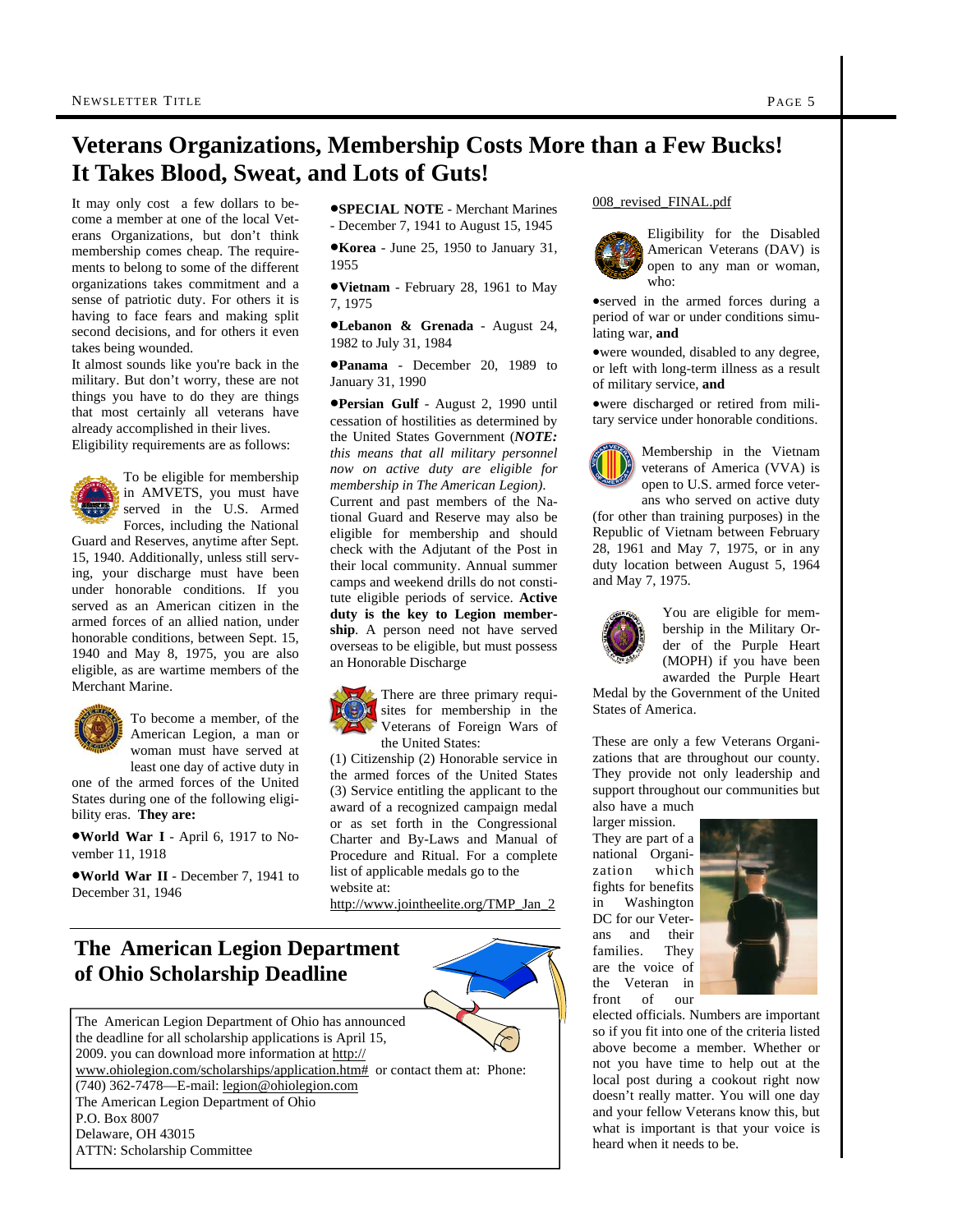$\blacktriangleright$ 

|                                                                                                                                                         |                                                   | <b>Medina County Veterans Organizations Meeting Times and Places</b>                                                                                                        |                                                                  |                                              |                                                                                                                                                                         |                                                                                                                                                                                                               |  |
|---------------------------------------------------------------------------------------------------------------------------------------------------------|---------------------------------------------------|-----------------------------------------------------------------------------------------------------------------------------------------------------------------------------|------------------------------------------------------------------|----------------------------------------------|-------------------------------------------------------------------------------------------------------------------------------------------------------------------------|---------------------------------------------------------------------------------------------------------------------------------------------------------------------------------------------------------------|--|
|                                                                                                                                                         |                                                   |                                                                                                                                                                             |                                                                  |                                              |                                                                                                                                                                         |                                                                                                                                                                                                               |  |
| Organization                                                                                                                                            | Post#                                             | <b>Address</b>                                                                                                                                                              | City, State                                                      |                                              | <b>Meeting Times</b>                                                                                                                                                    |                                                                                                                                                                                                               |  |
| American Legion                                                                                                                                         | Post #234                                         | Skyview Lodge Pearl Rd.                                                                                                                                                     | <b>Brunswick</b>                                                 |                                              |                                                                                                                                                                         | 7:00 PM - First Thursday of each month                                                                                                                                                                        |  |
| American Legion<br>American Legion<br>American Legion<br>American Legion<br>AMVETS<br>Disabled American Veterans                                        | Post #523<br>Post #202<br>Post #608<br>Post #1990 | 120 Bank Street, Lodi<br>620 N. Broadway St.<br>North Main St<br>125 Main Street<br>620 N. Broadway Street                                                                  | Lodi, OH<br>Medina, OH<br>Spencer, OH<br>Medina, OH              | Wadsworth, Ohio                              |                                                                                                                                                                         | 7:00 PM - Second Thursdays of each month<br>8:00 PM - Fourth Monday of each month<br>8:00 PM - First Monday of each month<br>8:00 PM - Second Monday of each month<br>7:30 PM - Third Wednesday of each month |  |
| Forty et Eight<br><b>MARINE Corps League</b><br>Medina County Women of the                                                                              | Voiture #601<br><b>DET #569</b>                   | 620 N. Broadway Street<br>3916 Pearl Rd                                                                                                                                     | Medina, OH<br>Medina, OH                                         |                                              | 7:00 PM - Second Tuesday of each month<br>7:30 PM - Third Tuesday of each month                                                                                         |                                                                                                                                                                                                               |  |
| Military<br>Military Order of Purple Heart<br>Rolling Thunder<br>Veterans of Foreign Wars<br>Veterans of Foreign Wars                                   | #557<br>Chapter #8<br>Post #9520<br>Post #6892    | 620 N BROADWAY ST<br>3916 Pearl Rd.<br>1439 S. Carpenter Road<br>6299 Avon Lake Rd.,<br>Chatham Twp.                                                                        | Medina, OH<br><b>Brunswick</b>                                   | MEDINA, OH<br>Spencer, OH,                   | Meet quarterly - Call for times<br>2-4 PM - Second Sunday of each month<br>7:00 PM - Second Monday of each month<br>8:00 PM - Second Tuesday of each month              |                                                                                                                                                                                                               |  |
| Veterans of Foreign Wars                                                                                                                                | Post #5137                                        | 3916 Pearl Rd                                                                                                                                                               | Medina, OH                                                       |                                              |                                                                                                                                                                         | 7:00 PM - First Tuesday of each month                                                                                                                                                                         |  |
| Veterans of Foreign Wars<br>Veterans of Foreign Wars<br>Veterans of Foreign Wars                                                                        | Post #8753<br>Post #5563                          | 39 F Main St.<br>6731 Center Rd.<br>121 Main Street                                                                                                                         | Seville, OH<br><b>Valley City</b>                                | Wadsworth, Ohio                              | 8:30 PM - Third Thursday of each month<br>7:00 PM - Second Monday of each month<br>8:00 PM - First Tuesday of each month<br>7:00 PM - First Wednesday of each month (no |                                                                                                                                                                                                               |  |
| Vietnam Veterans of America                                                                                                                             |                                                   | Chapter #385 620 N. Broadway                                                                                                                                                |                                                                  | Medina, Ohio                                 | meeting in July)                                                                                                                                                        |                                                                                                                                                                                                               |  |
|                                                                                                                                                         |                                                   | <b>Dates to Remember</b>                                                                                                                                                    |                                                                  |                                              |                                                                                                                                                                         | <b>IT'S FISH</b>                                                                                                                                                                                              |  |
| <b>FEBRUARY</b>                                                                                                                                         |                                                   | <b>MARCH</b>                                                                                                                                                                |                                                                  | <b>APRIL</b>                                 | <b>FRY</b><br>TIME                                                                                                                                                      |                                                                                                                                                                                                               |  |
| $\bullet$ Feb 2-Groundhog Day<br>• Feb 16-Presidents Day<br>• Feb $14$ —Valintines Day<br>• Feb 21-5-7 PM Swiss Steak<br>Dinner (Wadsworth VFW<br>Post) | Washington                                        | • Mar 8-Day Light Savings<br><b>Time Starts</b><br>• Mar 17-St. Patrick's Day<br>• Mar 20-First Day of Spring<br>• Mar 21-5-7 PM Swiss Steak<br>Dinner (Wadsworth VFW Post) |                                                                  | <b>Administrative</b><br>Professional<br>Day | • Apr 1-April Fools Day<br>• Apr 22-Earth day $\&$                                                                                                                      | <b>AGAIN</b><br>Many of our organi-<br>zations throughout<br>the county have<br>started up there<br>Friday Fish Fry.                                                                                          |  |
| • Feb 24-Fat Tuesday                                                                                                                                    | Lincoln                                           |                                                                                                                                                                             | <b>Fish Fry's End</b><br>this Month<br>$\epsilon$ Htt $\epsilon$ |                                              | Brunswick<br>VFW's is the<br>1st & 3rd Fri-                                                                                                                             |                                                                                                                                                                                                               |  |
| <b>Veterans Service Office</b><br><b>Closed on</b><br><b>Feb 16 for Presidents Day</b>                                                                  |                                                   |                                                                                                                                                                             |                                                                  |                                              |                                                                                                                                                                         | day of the<br>month.<br>Lodi American                                                                                                                                                                         |  |
|                                                                                                                                                         |                                                   | <b>Ohio National Guard Welcome Home</b>                                                                                                                                     |                                                                  |                                              |                                                                                                                                                                         | Legion is every                                                                                                                                                                                               |  |
|                                                                                                                                                         |                                                   |                                                                                                                                                                             |                                                                  |                                              |                                                                                                                                                                         | Friday<br>Give your local<br>Post a call and see<br>what's on there<br>plate                                                                                                                                  |  |

THE MANUSCRIPTION OF BUILDING

**Designation**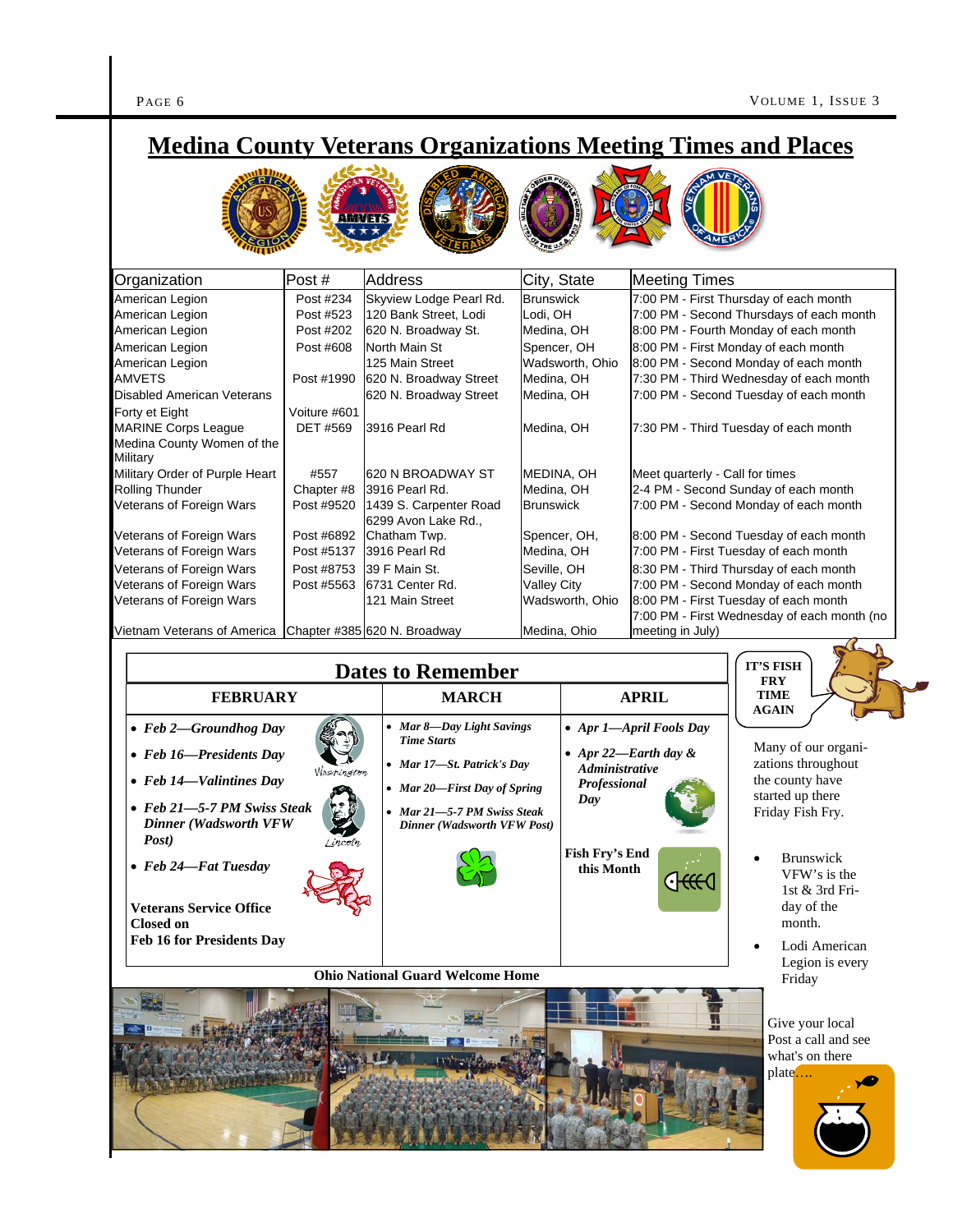### **"That Ragged Old Flag"**

I walked through a County Court House

Square On a park bench an old man was sitting there. I. said, "Your old Court House is kinda run down." He said, "No, it will do for our little town." I said, "Your old flag pole is leaning a little bit. And that's a ragged old Flag you've got hanging on it." He said, "Have a seat," and I sat down. "Is this the first time you've been to our little town?" I said, "I think it is." "Well," he said, "I don't like to brag. But we're kinda proud of that ragged old Flag

You see, we got a little hole in that Flag there, When Washington took it across the Delaware. And, it got powder burns, the night Francis Scott Key sat watching it, writing "Oh, Say Can You See." And, it got a bad rip at New Orleans When Packingham and Jackson took it on the scene. And, it almost fell at the Alamo beside the Texas Flag;

But she waved on through, until

She got cut with a sword at Chancerville, And she got cut again at Shiloh

Hill.

There was Robert E. Lee, Bouregard and



Bragg, The south wind blew hard on that ragged old Flag. On Flanders Field in World War One She got a big hole from a Bertha gun. She turned blood red in World War Two, And she hung limp and low a time or two. She was in Korea and Vietnam, She went where she was sent by her Uncle Sam. She waved from our ships upon the briny foam, Now they've about quit waving her back here at home. In our good land here she's been abused; She's been burned, dishonored, denied, refused.

And the government for which she stands

Is scandalized throughout the land. She's getting threadbare and she's wearing thin,



But, she's in good shape for the shape he's in. Because she's been through the fire before, I believe she can take a whole lot more. So we raise her up every morning, and we take her down every night,

We don't let her touch the ground, and we fold her up right. On second thought, I do like to brag Because I'm mighty proud of that Ragged Old Flag."

#### **Medina County Veterans Service Office**

**Out-Reach Program for Wadsworth, OH** 

The Medina County Veterans Service Office provides an outreach center at the Center for Older Adults on the 1st and 3rd Wednesday of every month from 1:00 to 3:00 PM



**Department of Veterans Affairs** 

**Office of Public Affairs Media Relations** 

Washington, DC 20420 (202) 461-7600 www.va.gov

# **News Release**

### **VA Assisting Veterans with Health Care Costs**

#### FOR IMMEDIATE RELEASE

January 6, 2009

### **VA Assisting Veterans with Health Care Costs**

WASHINGTON -- For veterans struggling financially due to a job loss or decreased income, the Department of Veterans Affairs (VA) offers an assortment of programs that can relieve the costs of health care or provide care at no cost.

"With the downturn in the economy, VA recognizes that many veterans will

feel the effects," said Secretary of Veterans Affairs Dr. James B. Peake. "Therefore, it is important that eligible veterans learn of the many ways VA has to help them afford the health care they have earned."

Veterans whose previous income was ruled too high for VA health care may be able to enter the VA system based upon a hardship if their current year's income is projected to fall below federal income thresholds due to a job loss, separation from service or some other financial setback. Veterans determined eligible due to hardship can avoid copays applied to higher-income veterans. Qualifying veterans may be eligible for enrollment and receive health care at no cost.

Also eligible for no-cost VA care are most veterans who recently returned from a combat zone. They are entitled to five years of free VA care. The five-year "clock" begins with their discharge from the military, not their departure from the combat zone.

Each VA medical center across the country has an enrollment coordinator available to provide veterans information about these programs. Veterans may also contact VA's Health Benefits Service Center at 1-877-222 VETS (8387) or visit the VA health eligibility website at www.va.gov/ healtheligibility.

#### **Contact the Medina County Veterans Service Office at**

Call: Medina: 330-722-9368 Brunswick/Hinckley: 330-225-7100 Ext. 9368 - Wadsworth: 330-336-6657 Ext. 9368 Fax: 330-722-9378

E-mail: veterans@zoominternet.net